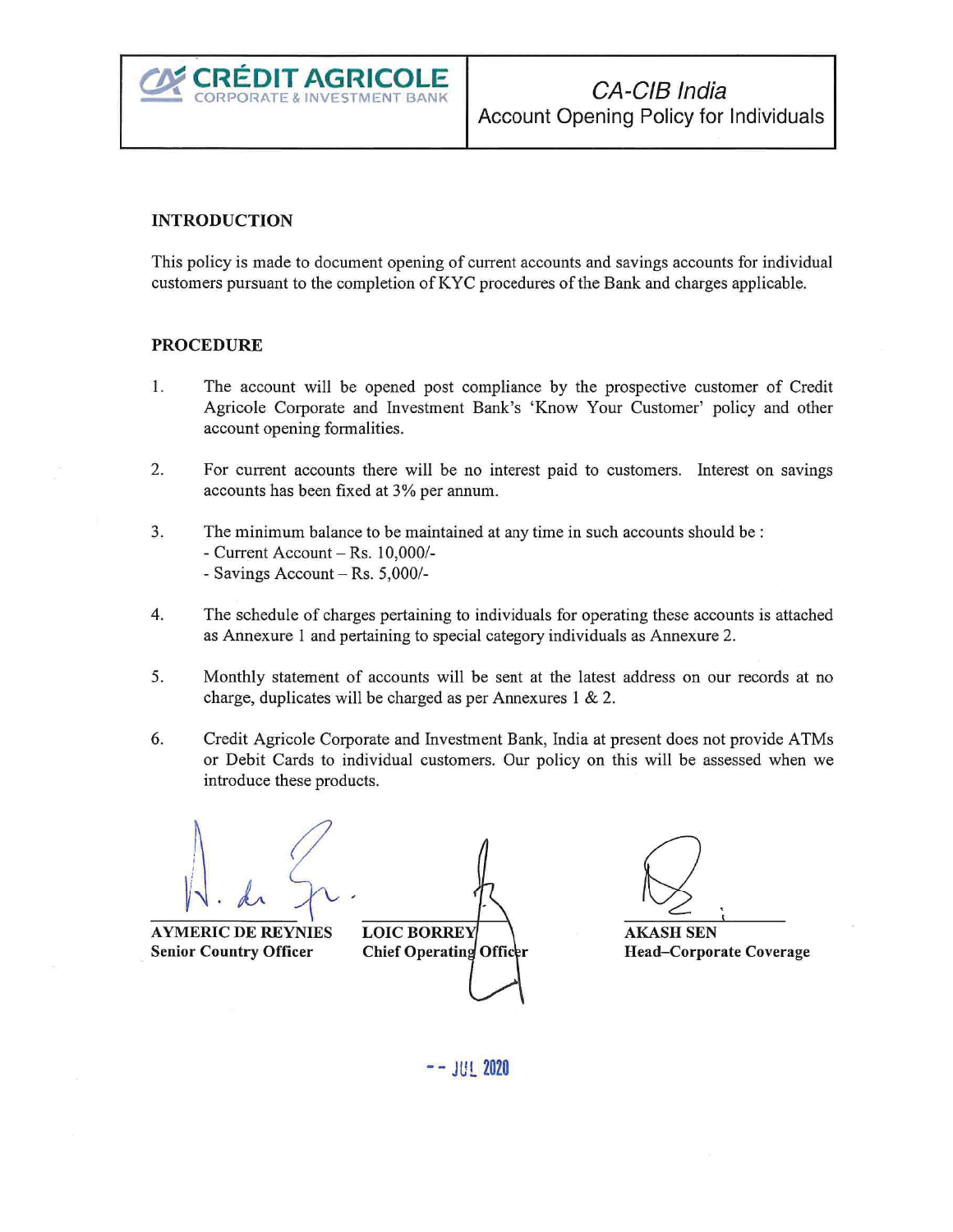

**Annexure 1**

### **SCHEDULE OF CHARGES**

### **A. General**

a. This policy and charges are applicable to all Individuals (excluding resident Indian senior citizens, rural area residents and pensioners) for Savings Accounts, Non Resident External/Non Resident Ordinary & Current accounts.

b. The following are the standard tariff to be applied to all transactions handled by the Bank

c. Applicable Service Tax and Educational Cess are to be collected in addition to the Standard Tariff

| <b>Pariculars</b>                                          |                                                      | <b>Tariffs</b>                   | Min    | <b>Max</b> |
|------------------------------------------------------------|------------------------------------------------------|----------------------------------|--------|------------|
|                                                            | <b>B.</b> Remittances                                |                                  |        |            |
| <b>Issue of HDFC Drafts</b>                                |                                                      | <b>Rs.750 flat</b>               |        |            |
| Issue of Cashier Cheques                                   |                                                      | Rs.500 flat                      |        |            |
| Foreign Currency Drafts - Issuance                         |                                                      | Rs.750 flat                      |        |            |
| Cancellation of Drafts / I ssue of Duplicate Drafts or     |                                                      |                                  |        |            |
| <b>Cashier Cheques</b>                                     |                                                      | <b>Rs.750 flat</b>               |        |            |
| Foreign Inward Remittance                                  |                                                      | Rs.300 flat                      |        |            |
| Foreign Outward Remittance                                 |                                                      | Rs.750 flat                      |        |            |
|                                                            |                                                      |                                  |        |            |
|                                                            | C. Accounts Maintenance (Savings / Current Accounts) |                                  |        |            |
|                                                            |                                                      |                                  |        |            |
| Issue of Cheque Books                                      |                                                      | Rs.100 per book of 50 leaves     |        |            |
| <b>Internal Transfers</b>                                  |                                                      | Rs.30 per transfer               |        |            |
| Cheque Return Charges                                      | Own Cheques                                          | Rs.500                           |        |            |
| (Note: No c harge for cheques returned for technical       |                                                      |                                  |        |            |
| reasons)                                                   | Deposited Cheque                                     | Rs.300                           |        |            |
| Issue of Duplicate Account Statement                       | Within 6 months                                      | Rs.300 per month                 | Rs.300 |            |
|                                                            | More than 6 months                                   | Rs.350 per month                 | Rs.350 |            |
| Searching of Old records, per item                         | Upto 12 months Old                                   | Rs.500                           |        |            |
|                                                            | More than 12 months                                  |                                  |        |            |
|                                                            | Old                                                  | Rs. 1250                         |        |            |
| Issue of Bank Certificates for Exports/Inward              |                                                      |                                  |        |            |
| Remittances/                                               |                                                      | Rs.200 per Certificate           |        |            |
|                                                            |                                                      | Rs.300 for First Certificate for |        |            |
| Certificate of Balance to auditors/ any other certificates |                                                      | current Financial year           |        |            |
| <b>Balance Confirmation</b>                                |                                                      | NII.                             |        |            |
| Recording of Stop Payment instructions                     |                                                      | Rs.100 per cheque                |        |            |
|                                                            | At client's instance                                 |                                  |        |            |
| <b>Closure of Accounts</b>                                 | within 1 year                                        | Rs.1.000                         |        |            |
|                                                            | At Bank's instance                                   | NII.                             |        |            |
|                                                            |                                                      |                                  |        |            |
| Collection charges for Foreign Cheques and Drafts          |                                                      | Rs.350 flat                      |        |            |
|                                                            |                                                      |                                  |        |            |

Outward RTGS/NEFT charges are NIL as per Reserve Bank of India directives

All Amounts are in Indian Rupees.